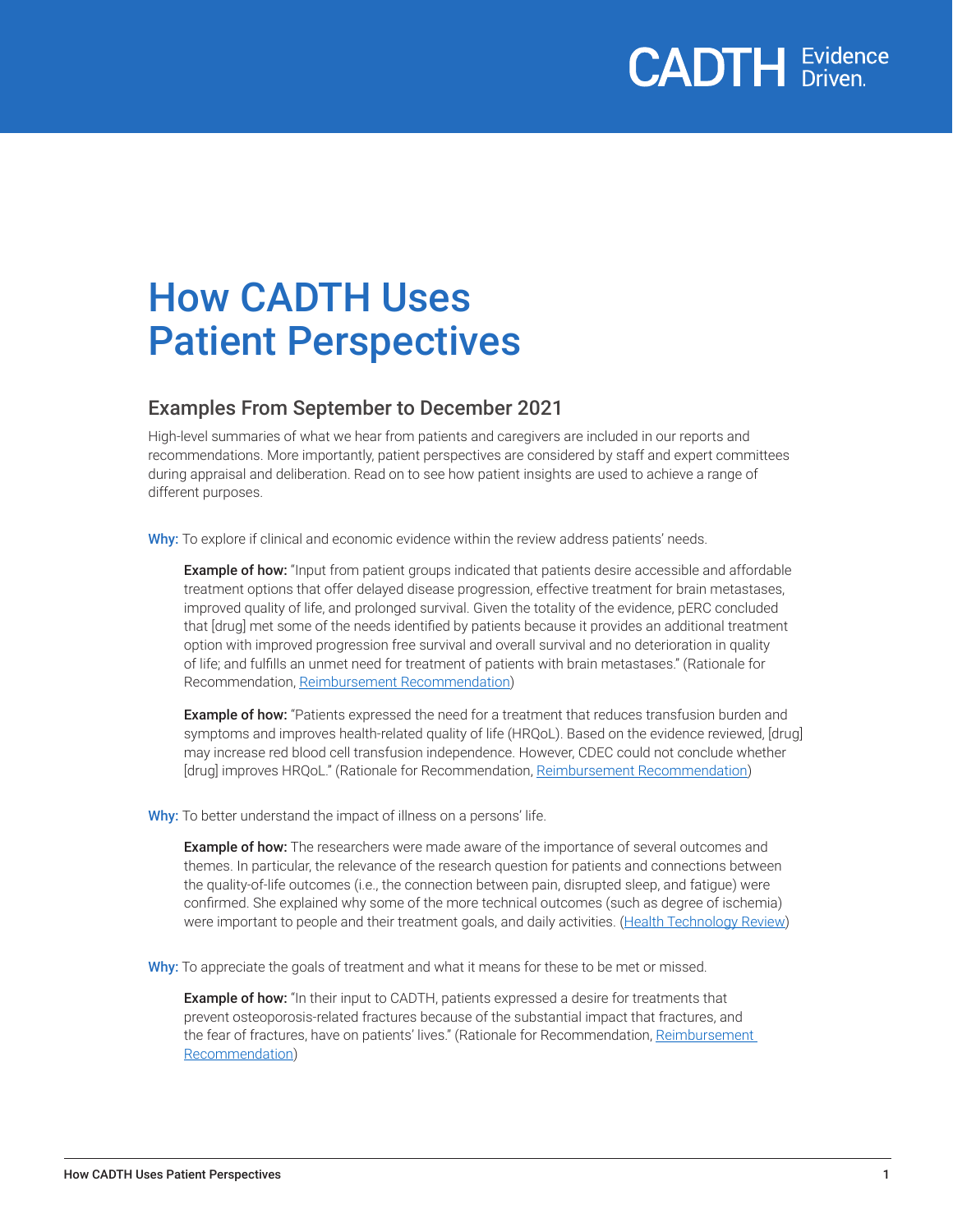

**Example of how:** "The clinical expert and patients noted that reductions in body weight or body mass index alone are less clinically meaningful than responses to treatment that include improvement in weight-related comorbidities (e.g., hypertension, dyslipidemia, obstructive sleep apnea), improved quality of life, improved survival, prevention of progression of preclinical conditions (e.g., reduced progression from prehypertension to hypertension), reduced cardiovascular and renal events, and reduced osteoarthritis symptoms. These outcomes were also identified as important based on patient group input provided to CADTH." (Discussion Points. [Reimbursement Recommendation](https://canjhealthtechnol.ca/index.php/cjht/article/view/sr0668))

Why: To identify important evidence gaps.

**Example of how:** "A patient with lived experience with secondary Raynaud phenomenon and digital ulcers was involved in this report, and they identified outcomes that are important to patients with secondary Raynaud phenomenon and/or digital ulcers. These outcomes included pain, digit loss, fatigue, mental health, and function. None of the studies or guidelines in this report included direct measures of these patient-identified outcomes." ([Health Technology Review\)](https://canjhealthtechnol.ca/index.php/cjht/article/view/rd0061)

Why: To interpret clinical trial results.

**Example of how:** "The outcomes assessed in the included trials were appropriate and clinically important. Outcomes such as productivity, exercise tolerance, and patient satisfaction were considered important by the patient groups that provided stakeholder input for this review." (Critical Appraisal, [Reimbursement Review](https://canjhealthtechnol.ca/index.php/cjht/article/view/sr0675r))

Why: To help CADTH appraise the sponsor's economic model.

**Example of how:** "The sponsor's base-case analysis compared [drug] to best standard of care (i.e., no active treatment to prevent attacks), which is reflective of current clinical practice, based on the patient and drug plan input." (Pharmacoeconomics, [Reimbursement Review](https://canjhealthtechnol.ca/index.php/cjht/article/view/sr0679r))

Why: To contribute evidence outside of clinical trials.

**Example of how:** "The clinical experts consulted by CADTH, the clinician groups who provided input, and the patient group input received by CADTH also noted that [drug] has been shown to be beneficial for patients whose lung function has deteriorated to the extent where they have been referred to the lung transplant waiting list, noting that many improved to the point where they no longer required transplantation." (Interpretation of Results, [Reimbursement Review\)](https://canjhealthtechnol.ca/index.php/cjht/article/view/sr0673r)

**Example of how:** "As discussed in the Patient Engagement section of this report, informal caregivers provide important supports to patients participating in remote monitoring programs for cardiac conditions. Families who collaborated with CADTH on this report shared that the informal caregivers (the spouse) carried the main responsibility and burden for remote monitoring in the home. Caregivers learned to use the device, arranged for it to be connected, and made sure it was connected properly. Informal caregivers communicated with the nurse and, in the case of cardiac rehabilitation, arranged for the monitor to be returned after the monitoring period was over. Despite this, the Perspectives and Experiences Review found a conspicuous absence of information about how the lives of family and household members are affected by the presence, use, and demands of remote monitoring in their homes. This knowledge gap was also identified in the Realist Review and the Ethics Review." (Discussion, [Health Technology Review\)](https://canjhealthtechnol.ca/index.php/cjht/article/view/op0549/370)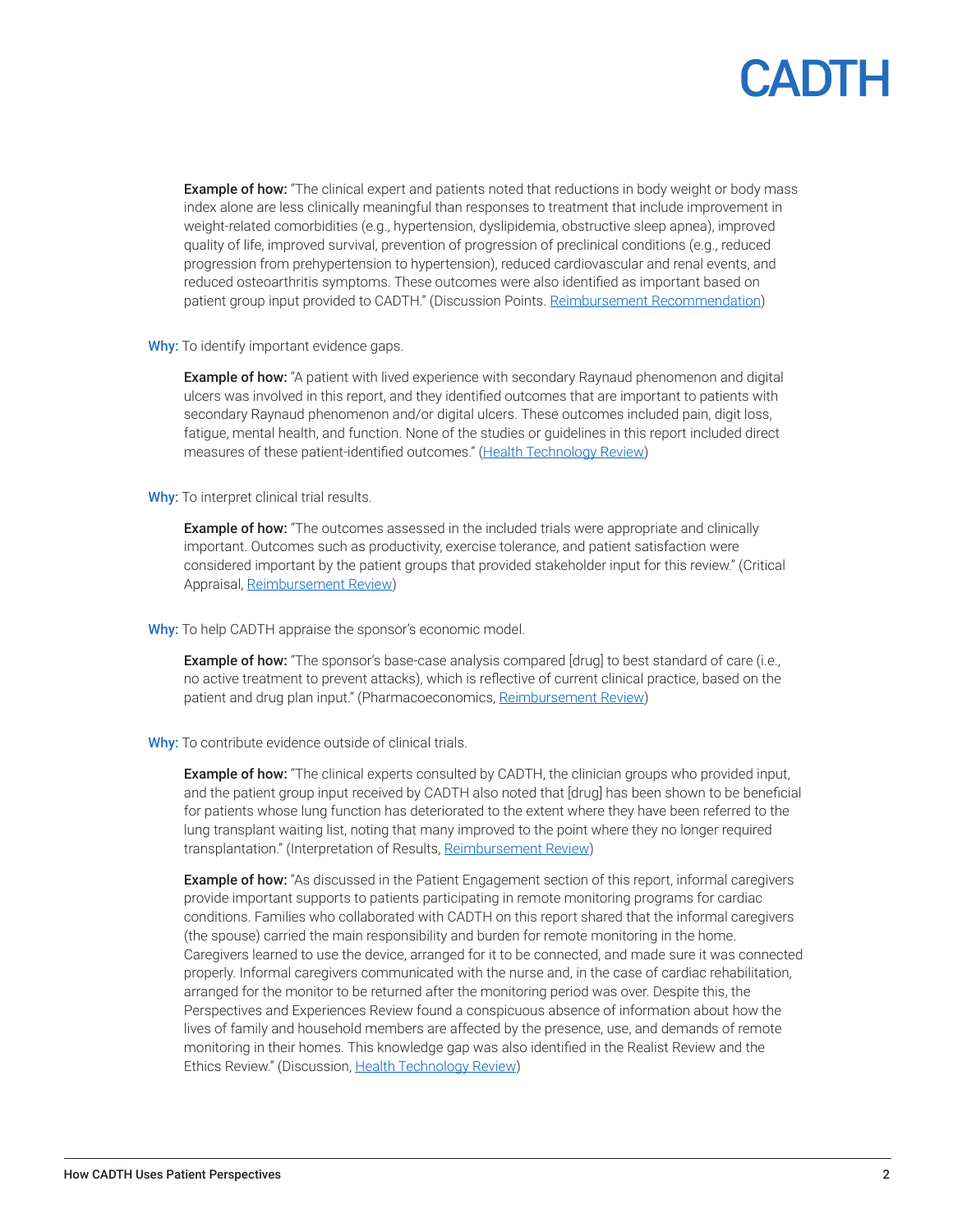# CADTH

Why: To identify use, equity, or ethical considerations.

**Example of how:** "pERC noted that this complex therapy may pose significant hardship and financial burden, and inequitable access to patients and caregivers who have to travel to distant centres." (Discussion Points, [Reimbursement Recommendation\)](https://canjhealthtechnol.ca/index.php/cjht/article/view/pg0240)

Example of how: "Patient and clinician input to pERC recognized that, if funded, [drug] would address the unmet need for therapies for patients who have failed autologous stem cell transplant (ASCT) or ASCT-ineligible patients who have had no publicly funded access to novel therapies. pERC noted that reimbursement of [alternative drug] for patients who are not candidates for ASCT because of age, comorbidities, or refractoriness to salvage therapy is not uniform across Canada and agreed that this has resulted in a significant treatment gap for this subgroup of patients in most provinces." (Discussion Points, [Reimbursement Recommendation\)](https://canjhealthtechnol.ca/index.php/cjht/article/view/pc0236)

Why: To build capacity for patient, research, health policy, and HTA communities to share experiences and ideas.

**Example of how:** Ten members of the patient community reviewed abstracts, provided comments, and recommended abstracts for presentation at the Symposium. Every abstract is reviewed by at least 1 patient and their input is instrumental in developing and finalizing program content. The Symposium featured 2 plenary sessions, 5 breakfast sessions, 16 panel sessions, and 36 oral presentations. Members of the patient community presented in 11 sessions of the total 69 sessions. [\(Proceedings of the 2021 CADTH Symposium](https://canjhealthtechnol.ca/index.php/cjht/issue/view/13/symp2021))

#### A huge thank you to all our contributors to recommendations published from September to December 2021:

American Porphyria Foundation • Aplastic Anemia & Myelodysplasia Association of Canada • BC Lung Groups • Canadian Association for Porphyria/Association Canadienne de Porphyrie • Canadian Breast Cancer Network • Canadian Cancer Survivor Network • Canadian Cardiovascular Society • Canadian Cystic Fibrosis Treatment Society • Canadian Liver Foundation • Canadian Organization for Rare Disorders • Canadian Skin Patient Alliance • CanCertainty Coalition • CF Get Loud • Colorectal Cancer Canada • COPD Canada • Cutaneous Lymphoma Foundation • Cystic Fibrosis Canada • Diabetes Canada • Gastrointestinal (GI) Society • Horizon Health Network • Institute for Advancements in Mental Health • Leukemia and Lymphoma Society of Canada • Lung Cancer Canada • Lung Health Foundation • Lymphoma Canada • My Gut Feeling – Stomach Cancer Foundation of Canada • Obesity Canada • Osteoporosis Canada • Myeloma Canada • Parkinson Québec • Rethink Breast Cancer • Sarcoma Cancer Foundation of Canada • Maureen Sauvé – Co-Chair of the Scleroderma Patient-centered Intervention Network (SPIN) Patient Advisory Board • The HeartLife Foundation • WM Foundation of Canada

#### Another huge thank you to our all the reviewers of the CADTH 2021 Symposium abstracts and the patient advisors who helped create an inclusive conference:

Banin Abdul Khaliq • Dr. Denise Adams • Dr. Samia Afzal • Dr. Gesine Alders • Dr. Lina Al-Sakran • Mohammad Aman • Dr. Shamara Baidoobonso • Sinwan Basharat • Andrea Beaman • Justin Brass • Kathleen Burns • Kimberly Castellano • Dr. Jeff Chan • Shirley Chandle • Natalie Chaput • Colin Cheng • Dr. Michael Cheng • Marc Clausen • Dr. Stephen Congly • Dr. Lisa Cook • Prof. Doug Coyle • Janet Currie • Kuheli Dasgupta • Dr. Mariarosanna De Fina • Marie-Lise Dion • Christine Donnelly • Dr. Anar Dossa • Amanda Downey • Dakota Drouillard • Dr. Agatha Dwilewicz • Melissa Echlin • Susan Egbert • Karen El Hajj • Reem El Sherif • Diana Ermel • Tanya Ewashko • Dominic Falconi • Aren Fischer • Dr. Fiona Frappier • Ashley Fraser • Jordan Fung • Marc Geirnaert • Dr. Pooyeh Graili • Janet Gunderson • Amanda Ha •